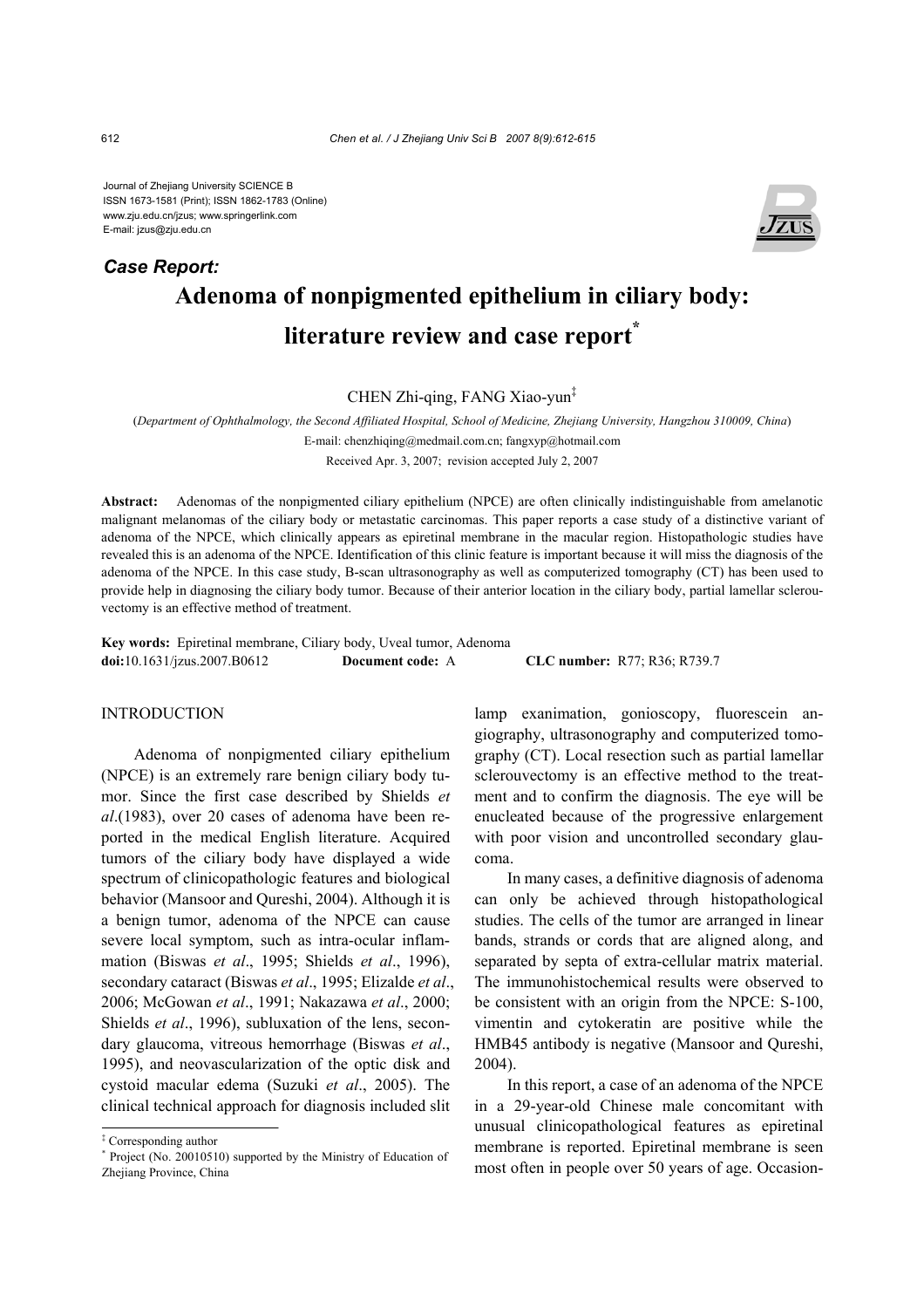ally, children and young adults may get an epiretinal membrane. To our knowledge, the epiretinal membrane concomitant with the adenoma of NPCE has not been reported before. The clinical finding of epiretinal membrane is accessed by ophthalmoscope and fluorescein angiography. Ultrasonography and CT investigation found the mass in ciliary body. Histopathological examination showed an adenoma of the NPCE.

# CLINICAL SUMMARY

The patient, a 29-year-old Chinese male, had a 2-month history of blurred and distorted vision in his left eye at the time of referral for treatment. The patient had no prior medical history of ocular trauma or intraocular disorders. The best-corrected visual acuity of the patient was 0.04, and the intraocular pressure was 14 mmHg in the affected eye. Slit-lamp examination of the left eye revealed a clear anterior chamber, transparent lens, some flare and cells in the vitreous cavity. A small white mass was observed behind the iris at the 2 to 3 o'clock region when the pupil was fully dilated, marked as yellow-white epiretinal membrane in Fig.1. The tumor was evaluated using B-scan ultrasonography and CT images. On B-scan ultrasonography, the tumor was acoustically solid, had high internal reflectivity and abruptly elevated margin with a size of 4 mm $\times$ 3 mm, as shown in Fig.2a. CT images showed a circular compact mass with a CT value of 251 Hu and a diameter of 4 mm, as shown in Fig.2b. After the patient's condition was diagnosed as ciliary body tumor, local resection of the tumor was performed for treatment. The tumor was then completely excised for pathological examination.



**Fig.1 Fundus color photograph, a yellow-white epiretinal membrane was observed in the macula** 



**Fig.2 (a) B-ultrasound inspection of left eye revealed a clear-boundary mass in the superotemporal with the size of 4 mm×3 mm; (b) CT examination of the left eye revealed a circular compact mass on ciliary body with the CT value of 251 Hu and the diameter of 4 mm**

#### PATHOLOGICAL FINDINGS

Formalin-fixed and paraffin-embedded specimens of the tumor were stained by hematoxylin and eosin (HE) and subsequently examined using a microscope. On gross pathological examination, the tumor was amelanotic and showed an irregular surface. Histopathological examination showed the tumor was comprised primarily of cubic and polygonal cells with abundant eosinophilic cytoplasm, forming a combination of tubular and cordlike components (Fig.3a). Strong positive reaction to S-100 protein (Fig.3b) and vimentin (Fig.3c) was detected as well as mild positive immunoreactions to cytokeratin CK (AE1/AE3) (Fig.3d), while negative reaction to



**Fig.3 Appearance under light microscopy of the tumor, stained with HE (a). Strong positive reaction to S-100 protein (b) and vimentin (c), mild positive immunoreactions to cytokeratin CK (AE1/AE3) (d) were observed**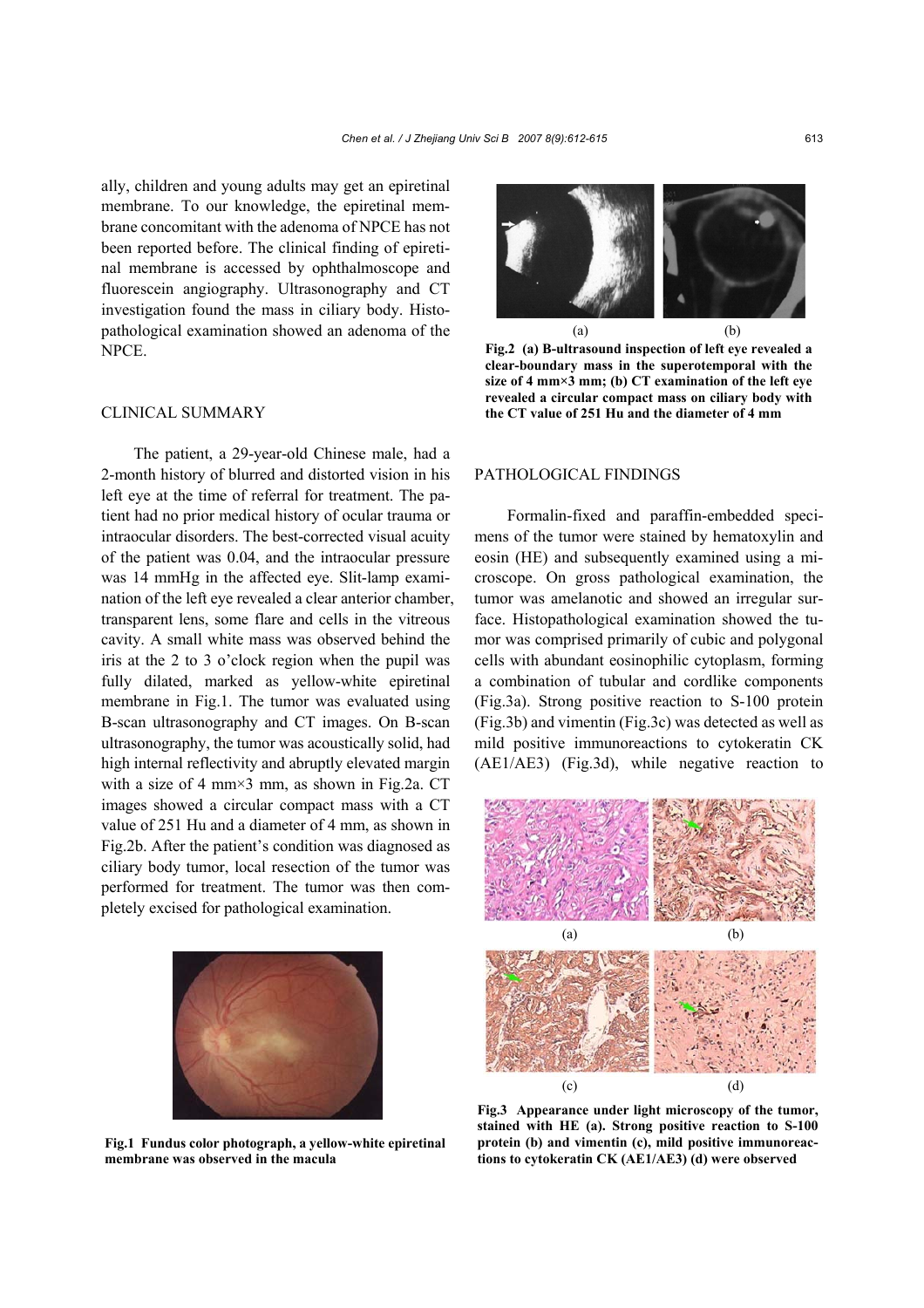HMB45 was found in the tissue sample. Based on all these observations, the results of immunostaining suggested that NPCE should be the origin of the tumor, which was consistent with the results as reported by Shields *et al*.(1996). After local resection was performed, vitreous hemorrhage happened in the affected eye of the patient, who declined a proposal to take subsequent vitrectomy.

## DISCUSSION AND CONCLUSION

Primary tumors of the NPCE are very rare. Generally, there are two classes of primary tumors of the NPCE: congenital and acquired adenoma. Acquired neoplasms of the NPCE include Fuchs adenoma, adenoma, and carcinoma of the NPCE (Mansoor and Qureshi, 2004). Acquired tumors of the ciliary body have a wide spectrum of clinicopathologic features and biological behavior. Most information about these has come from single case reports. Over 20 documented cases of acquired adenoma of the NPCE have been reported in the medical English literature. Adenomas are distinguished from adenocarcinoma of the NPCE by the absence of local infiltrative behavior and rare mitoses (Cursiefen *et al*., 1999). This tumor is mostly seen in adults, with ages ranging between 24 to 70 years, and without a sex predilection. Despite its being a benign tumor, adenoma of the NPCE can behave quite aggressively in local region, causing secondary cataract (80%), subluxation of the lens (40%), intra-ocular inflammation (40%), secondary glaucoma (15.2%), vitreous haemorrhage (15.2%), and neovascularization of the optic disk and cystoid macular edema (5.0%). The number in the bracket indicates the percentage of each case in the reported 20 cases. The tumors were almost predominantly not pigmented and were white to light tan in color (Shields *et al*., 1996). Histopathologically, the tumors showed considerable variation among patients. The cells comprising the tumor were arranged in linear bands, strands or cords that are aligned along (Grossniklaus and Lim, 1994) and separated by septa of extra-cellular matrix material. These septa are often quite prominent and typically stained positive with the periodic acid Schiff stain. Many cases of the NPCE adenoma contain pools of hyaluronidase-sensitive acid mucopolysaccharide

(McGowan *et al*., 1991). The immunohistochemical results were consistent with an origin from the NPCE: S-100, vimentin and cytokeratin are positive while the HMB45 antibody is negative.

In the present case, we found that the age, sex, and histopathological findings are typical of adenoma of the NPCE. The B-scan ultrasonography and CT of the lesion clearly showed its location within the ciliary body. The histological and immunohistochemical findings in the present case are typical of the adenoma of the NPCE described by Mansoor and Qureshi (2004).

The described adenoma of the NPCE in this case study is very rare because it is concomitant with the epiretinal membrane. Epiretinal membranes involving the macular or perimacular regions can cause a reduction in vision, metamorphopsia, micropsia, or occasionally monocular diplopia in elderly patients. Epiretinal membrane usually occurs for unknown reasons, called idiopathic epiretinal membrane, but may be associated with certain eye problems such as: intraocular inflammation (Harada *et al*., 2006), diabetic retinopathy (Harada *et al*., 2004), posterior vitreous detachment (Johnson, 2005), retinal detachment (Council *et al*., 2005), and many others. The epiretinal membrane may be mostly developed secondary to the inflammation since flare and cells are detected in the vitreous cavity in the affected eye of this case. Tumor necrosis factor-alpha (TNF-α) and nuclear factor kappa B (NF-κB) have been implicated in a wide variety of diseases such as tumor and other inflammatory diseases (Sebban and Courtois, 2006; Szlosarek *et al*., 2006; Xanthoulea *et al*., 2004). Recently, Suzuki *et al*.(2005) reported that the increased level of vascular endothelial growth factor might contribute to the neovascularization of the optic disk and cystoid macular edema in a case with the adenoma of NPCE. These cytokines might play an important role in membrane growth in proliferative disorders (Harada *et al*., 2006).

In conclusion, adenoma of NPCE is rare. Acquired tumors of the ciliary body have distinctive clinical and histopathological characteristics that can help the diagnosis. Because the ciliary body tumor is often difficult to visualize clinically, it should be kept in mind that epiretinal membrane may be concomitant with ocular tumor, especially in young patients. Based on this study, B-scan ultrasonography and CT